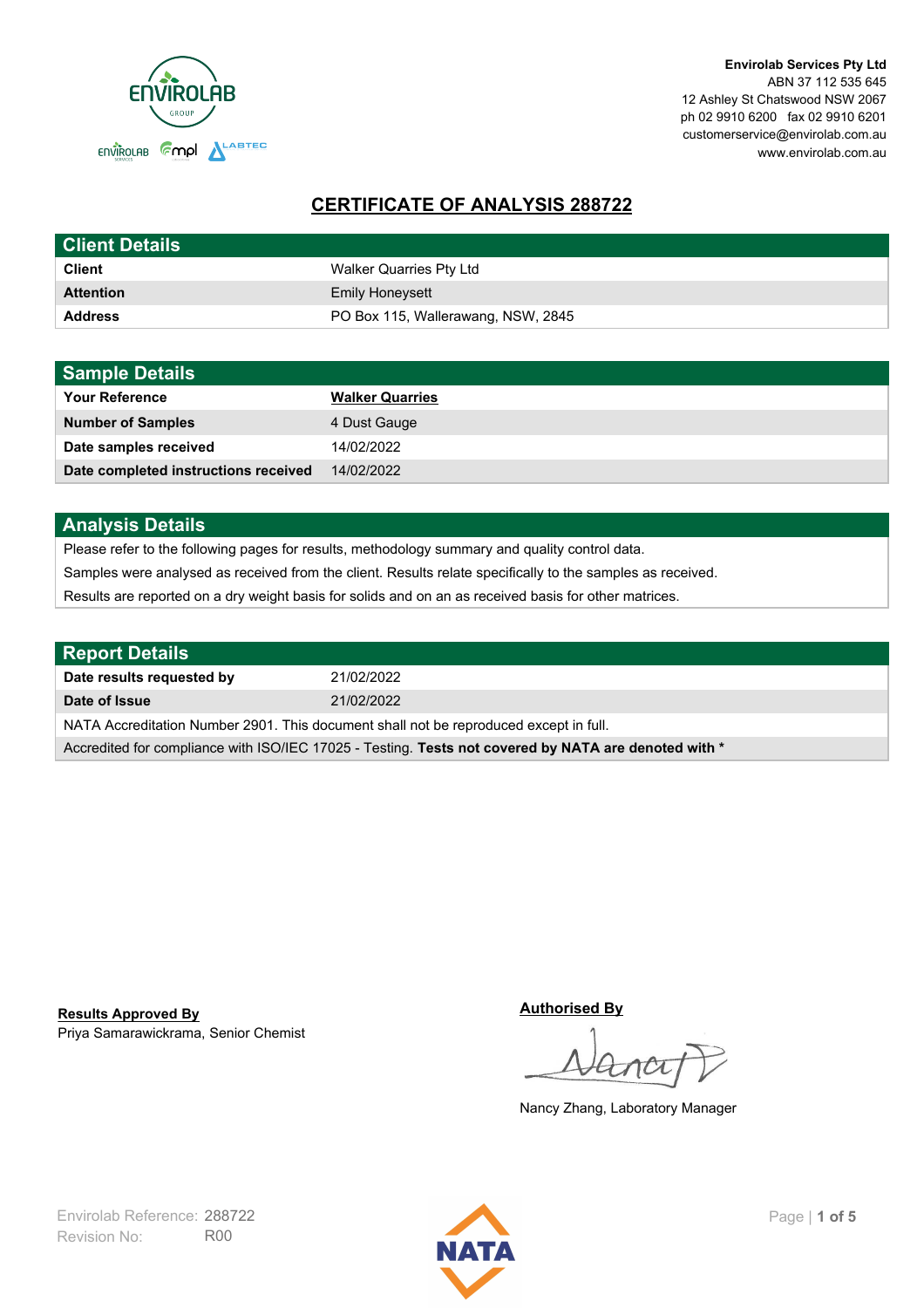| Dust Deposition AS 3580.10.1 |                          |                        |                        |                        |                        |
|------------------------------|--------------------------|------------------------|------------------------|------------------------|------------------------|
| <b>Our Reference</b>         |                          | 288722-1               | 288722-2               | 288722-3               | 288722-4               |
| <b>Your Reference</b>        | <b>UNITS</b>             | DG <sub>1</sub>        | DG <sub>2</sub>        | DG <sub>3</sub>        | DG4                    |
| Date Sampled                 |                          | 10/1/2022-<br>7/2/2022 | 10/1/2022-<br>7/2/2022 | 10/1/2022-<br>7/2/2022 | 10/1/2022-<br>7/2/2022 |
| Type of sample               |                          | <b>Dust Gauge</b>      | <b>Dust Gauge</b>      | <b>Dust Gauge</b>      | Dust Gauge             |
| Date prepared                | $\overline{\phantom{a}}$ | 16/02/2022             | 16/02/2022             | 16/02/2022             | 16/02/2022             |
| Date analysed                | $\overline{\phantom{a}}$ | 16/02/2022             | 16/02/2022             | 16/02/2022             | 16/02/2022             |
| Dust - No. of Days Collected | $\overline{\phantom{a}}$ | 29                     | 29                     | 29                     | 29                     |
| Insoluble Solids             | g/m <sup>2</sup> /month  | 0.3                    | 0.4                    | 0.3                    | 0.6                    |
| Combustible Matter           | g/m <sup>2</sup> /month  | 0.1                    | 0.2                    | 0.2                    | 0.3                    |
| Ash                          | $q/m^2$ /month           | 0.1                    | 0.2                    | 0.2                    | 0.2                    |
| Soluble Matter               | g/m <sup>2</sup> /month  | 1.8                    | 3.4                    | 1.1                    | 4.1                    |
| <b>Total Solids</b>          | g/m <sup>2</sup> /month  | 2.0                    | 3.8                    | 1.4                    | 4.7                    |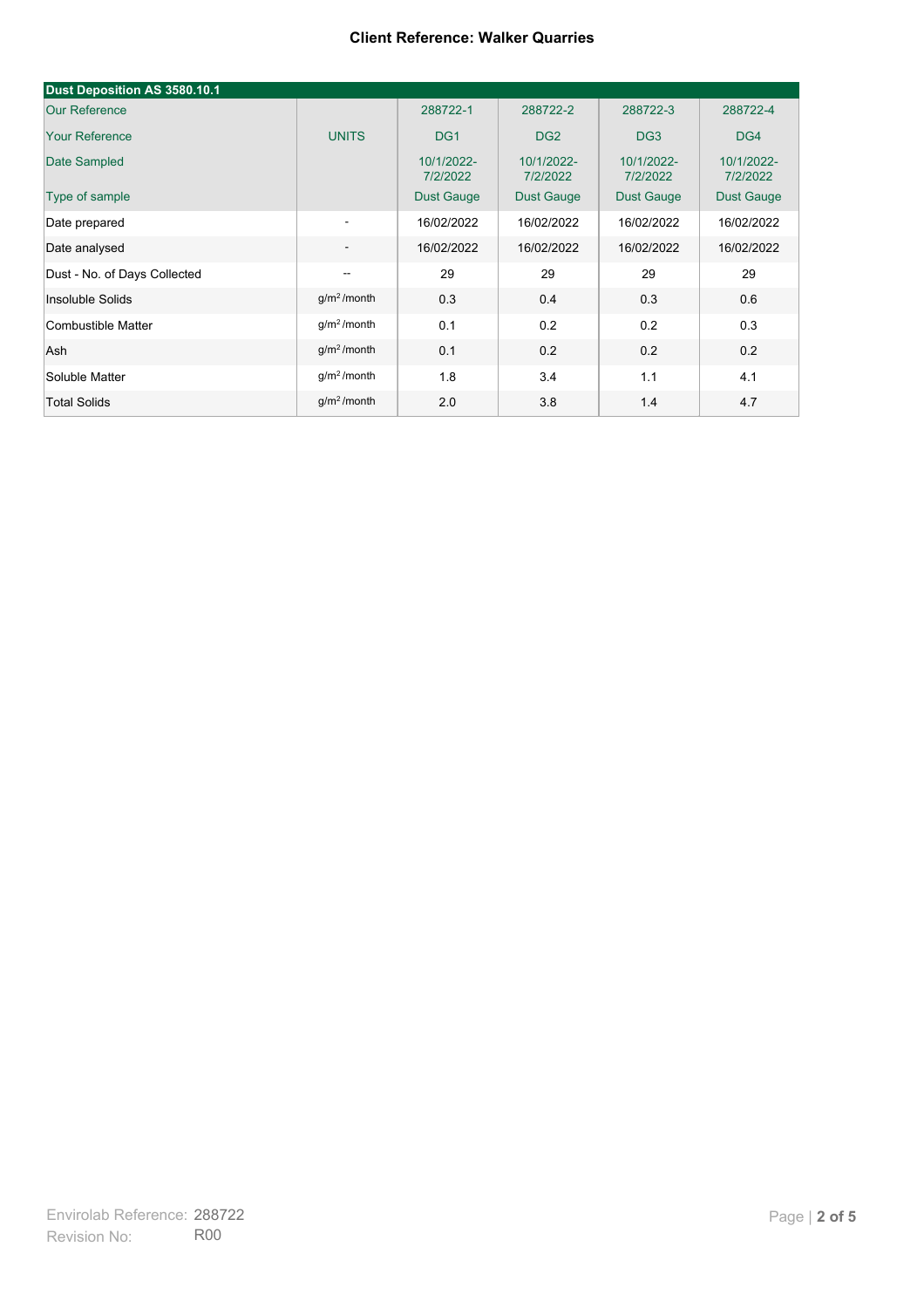| Method ID    | <b>Methodology Summary</b>                                            |
|--------------|-----------------------------------------------------------------------|
| AS 3580.10.1 | <sup>1</sup> Analysis of dust gauges by AS 3580.10.1 (analysis only). |

F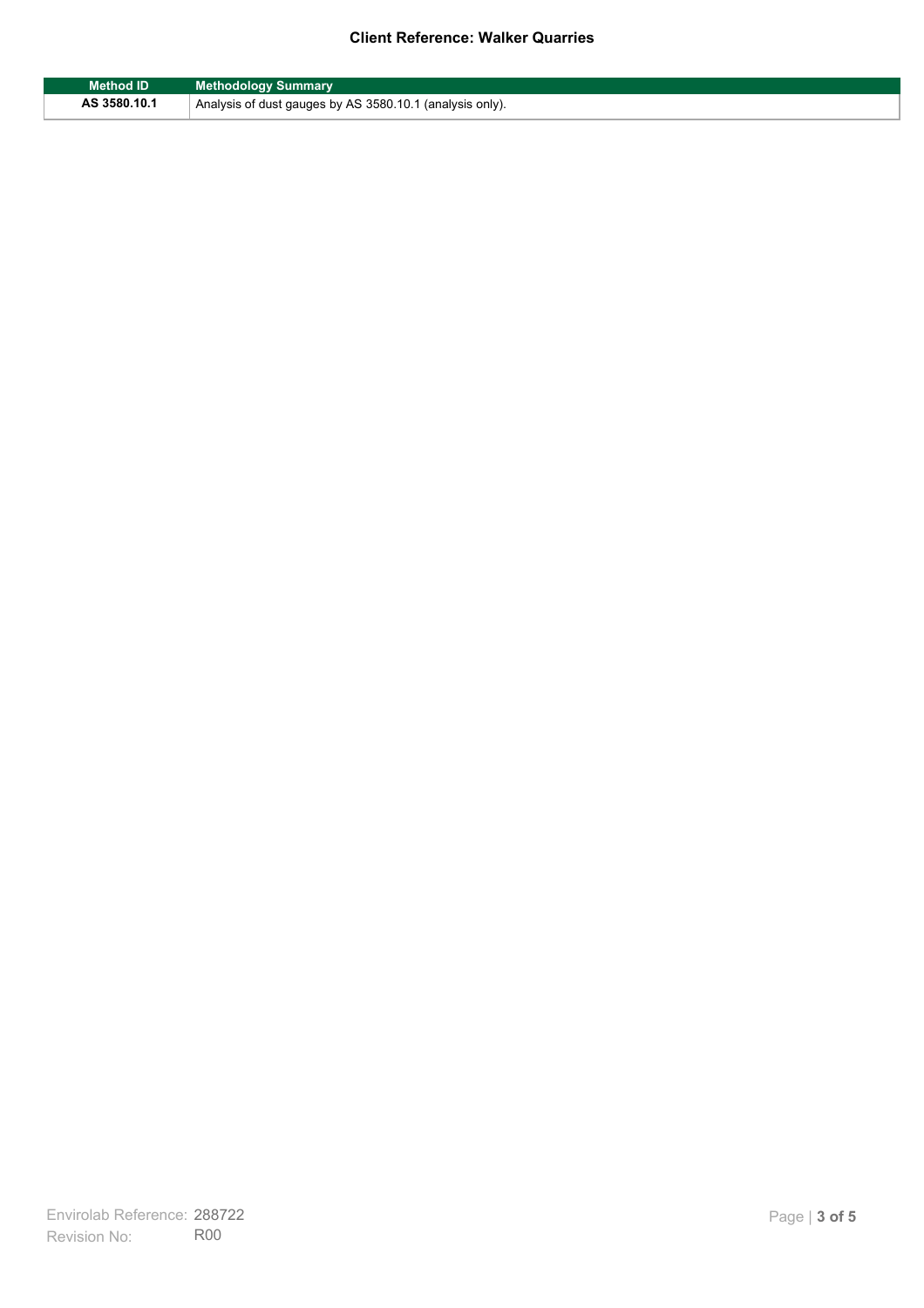| <b>Result Definitions</b> |                                           |
|---------------------------|-------------------------------------------|
| <b>NT</b>                 | Not tested                                |
| <b>NA</b>                 | Test not required                         |
| <b>INS</b>                | Insufficient sample for this test         |
| <b>PQL</b>                | <b>Practical Quantitation Limit</b>       |
| $\prec$                   | Less than                                 |
| $\geq$                    | Greater than                              |
| <b>RPD</b>                | <b>Relative Percent Difference</b>        |
| <b>LCS</b>                | Laboratory Control Sample                 |
| <b>NS</b>                 | Not specified                             |
| <b>NEPM</b>               | National Environmental Protection Measure |
| <b>NR</b>                 | Not Reported                              |